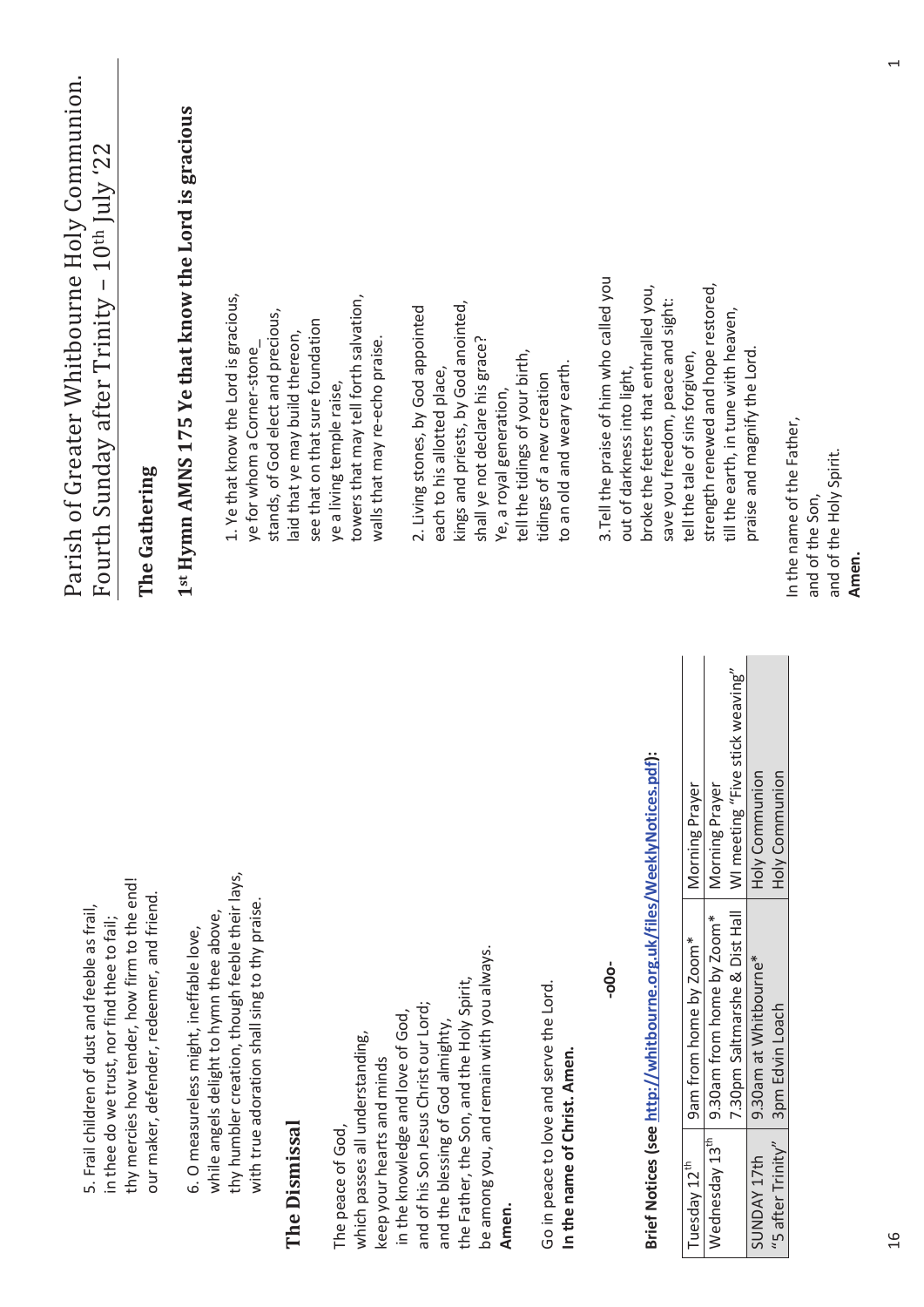#### **The Greeting**  The Greeting

The Lord be with you The Lord be with you **and also with you.**  and also with you.

### **Prayer of Preparation**  Prayer of Preparation

**to whom all hearts are open, all desires known,**  to whom all hearts are open, all desires known, **and from whom no secrets are hidden:**  and from whom no secrets are hidden: **and worthily magnify your holy name;**  and worthily magnify your holy name; **by the inspiration of your Holy Spirit,**  by the inspiration of your Holy Spirit, **cleanse the thoughts of our hearts**  cleanse the thoughts of our hearts that we may perfectly love you, **that we may perfectly love you,**  through Christ our Lord. Amen. **through Christ our Lord. Almighty God,**  Almighty God,

### **Prayers of Penitence Prayers of Penitence**

You shall love the Lord your God with all your heart, You shall love the Lord your God with all your heart, 'Hear, O Israel, the Lord our God is the only Lord. 'Hear, O Israel, the Lord our God is the only Lord. with all your soul, with all your mind, with all your soul, with all your mind, The first commandment is this: The first commandment is this: and with all your strength.' Our Lord Jesus Christ said: Our Lord Jesus Christ said: and with all your strength.'

On these two commandments hang all the law and the prophets. On these two commandments hang all the law and the prophets. The second is this: 'Love your neighbour as yourself.' There is no other commandment greater than these. There is no other commandment greater than these. The second is this: 'Love your neighbour as yourself.'

### Amen. Lord, have mercy. **Amen. Lord, have mercy.**

God so loved the world that he gave his only Son Jesus Christ God so loved the world that he gave his only Son Jesus Christ to save us from our sins, to be our advocate in heaven, to save us from our sins, to be our advocate in heaven firmly resolved to keep God's commandments Let us confess our sins in penitence and faith, firmly resolved to keep God's commandments Let us confess our sins in penitence and faith, and to live in love and peace with all. and to live in love and peace with all. and to bring us to eternal life. and to bring us to eternal life.

### **Prayer after Communion**  Prayer after Communion

## **The post-communion Collect**  The post-communion Collect

Eternal God, Eternal God,

the kingdom of your Son Jesus Christ our Lord. Amen the kingdom of your Son Jesus Christ our Lord. **Amen** comfort of the afflicted and healer of the broken, comfort of the afflicted and healer of the broken, you have fed us at the table of life and hope: ou have fed us at the table of life and hope: teach us the ways of gentleness and peace, reach us the ways of gentleness and peace, that all the world may acknowledge that all the world may acknowledge

**and given us a foretaste of the heavenly banquet**  and given us a foretaste of the heavenly banquet **that you have fed us in this sacrament,**  that you have fed us in this sacrament, **prepared for all peoples. Amen.**  prepared for all peoples. Amen. united us with Christ, **united us with Christ, We thank you, Lord,**  We thank you, Lord,

## **4th Hymn AMNS 101 O worship the King**  4<sup>th</sup> Hymn AMNS 101 O worship the King

pavilioned in splendour and girded with praise. pavilioned in splendour and girded with praise. our shield and defender, the Ancient of Days, our shield and defender, the Ancient of Days, 1. O worship the King all glorious above; O gratefully sing his power and his love; 1. O worship the King all glorious above; O gratefully sing his power and his love;

his chariots of wrath the deep thunder clouds form, his chariots of wrath the deep thunder clouds form, and dark is his path on the wings of the storm. and dark is his path on the wings of the storm whose robe is the light, whose canopy space: whose robe is the light, whose canopy space: 2. O tell of his might, O sing of his grace, 2. O tell of his might, O sing of his grace,

\*3. The earth with its store of wonders untold, \*3. The earth with its store of wonders untold, hath stablished it fast by a changeless decree, hath stablished it fast by a changeless decree, and round it hath cast, like a mantle, the sea. and round it hath cast, like a mantle, the sea. almighty, thy power hath founded of old; almighty, thy power hath founded of old;

it streams from the hills, it descends to the plain, it streams from the hills, it descends to the plain, 4. Thy bountiful care what tongue can recite? 4. Thy bountiful care what tongue can recite? and sweetly distils in the dew and the rain. and sweetly distils in the dew and the rain. it breathes in the air, it shines in the light; it breathes in the air, it shines in the light;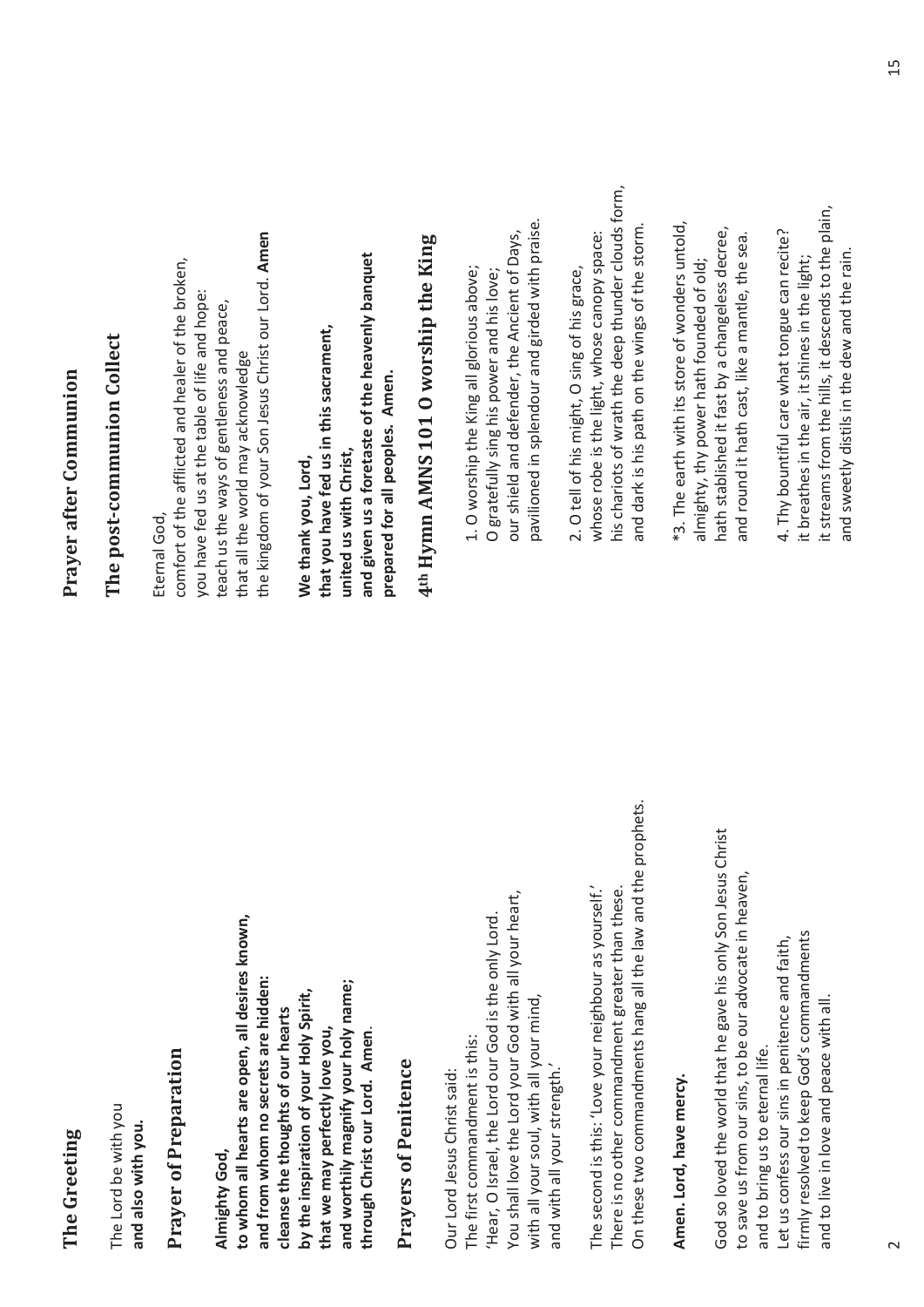**For thine is the kingdom, for ever and ever. Amen.**  For thine is the kingdom, the power and the glory, **the power and the glory,**  for ever and ever. Amen.

### **Breaking of the Bread Breaking of the Bread**

Every time we eat this bread and drink this cup, Every time we eat this bread and drink this cup,  **until he comes.**  we proclaim the Lord's death until he comes. **we proclaim the Lord's death**

**you take away the sin of the world,**  you take away the sin of the world, **have mercy on us.**  have mercy on us. Lamb of God, **Lamb of God,** 

**you take away the sin of the world,**  you take away the sin of the world, **have mercy on us.**  have mercy on us. Lamb of God, **Lamb of God,** 

**you take away the sin of the world,**  you take away the sin of the world, **grant us peace.**  grant us peace. Lamb of God, **Lamb of God,** 

### **Giving of Communion**  Giving of Communion

**and our souls washed through his most precious blood,**  and our souls washed through his most precious blood, **and that we may evermore dwell in him, and he in us. so much as to gather up the crumbs under your table. that our sinful bodies may be made clean by his body**  so much as to gather up the crumbs under your table. that our sinful bodies may be made clean by his body and that we may evermore dwell in him, and he in us. **so to eat the flesh of your dear Son Jesus Christ**  so to eat the flesh of your dear Son Jesus Christ **to come to this your table, merciful Lord,**  to come to this your table, merciful Lord, **but in your manifold and great mercies.**  but in your manifold and great mercies. **whose nature is always to have mercy.**  whose nature is always to have mercy. **trusting in our own righteousness, Grant us therefore, gracious Lord,**  trusting in our own righteousness, Grant us therefore, gracious Lord, But you are the same Lord **But you are the same Lord**  and to drink his blood, **and to drink his blood,**  We do not presume **We do not presume**  We are not worthy **We are not worthy Amen.** 

**and grant that we may serve you in newness of life**  and grant that we may serve you in newness of life For your Son our Lord Jesus Christ's sake, **For your Son our Lord Jesus Christ's sake, Almighty God, our heavenly Father,**  Almighty God, our heavenly Father, **and in what we have left undone. to the glory of your name. Amen.**  and in what we have left undone. the glory of your name. Amen. **in thought, and word, and deed,**  in thought, and word, and deed, **we have sinned against you,**  we have sinned against you, **and repent of all our sins.**  and repent of all our sins. **forgive us all that is past;**  forgive us all that is past; **through our own fault,**  through our own fault, **We are heartily sorry,**  We are heartily sorry,

Almighty God, Almighty God,

confirm and strengthen you in all goodness, confirm and strengthen you in all goodness, pardon and deliver you from all your sins, pardon and deliver you from all your sins, who forgives all who truly repent, who forgives all who truly repent, through Jesus Christ our Lord. through Jesus Christ our Lord. and keep you in life eternal; and keep you in life eternal; have mercy upon you, have mercy upon you, **Amen**.

**The Gloria**  The Gloria

**and peace to his people on earth.**  and peace to his people on earth. **Glory to God in the highest,**  Glory to God in the highest,

**we worship you, we give you thanks,**  we worship you, we give you thanks, **we praise you for your glory.**  we praise you for your glory. **almighty God and Father, Lord God, heavenly King,**  Lord God, heavenly King, almighty God and Father,

**you are seated at the right hand of the Father:**  you are seated at the right hand of the Father: **Lord Jesus Christ, only Son of the Father,**  Lord Jesus Christ, only Son of the Father, **you take away the sin of the world:**  you take away the sin of the world: **Lord God, Lamb of God,**  Lord God, Lamb of God, **receive our prayer.**  receive our prayer. **have mercy on us;**  have mercy on us;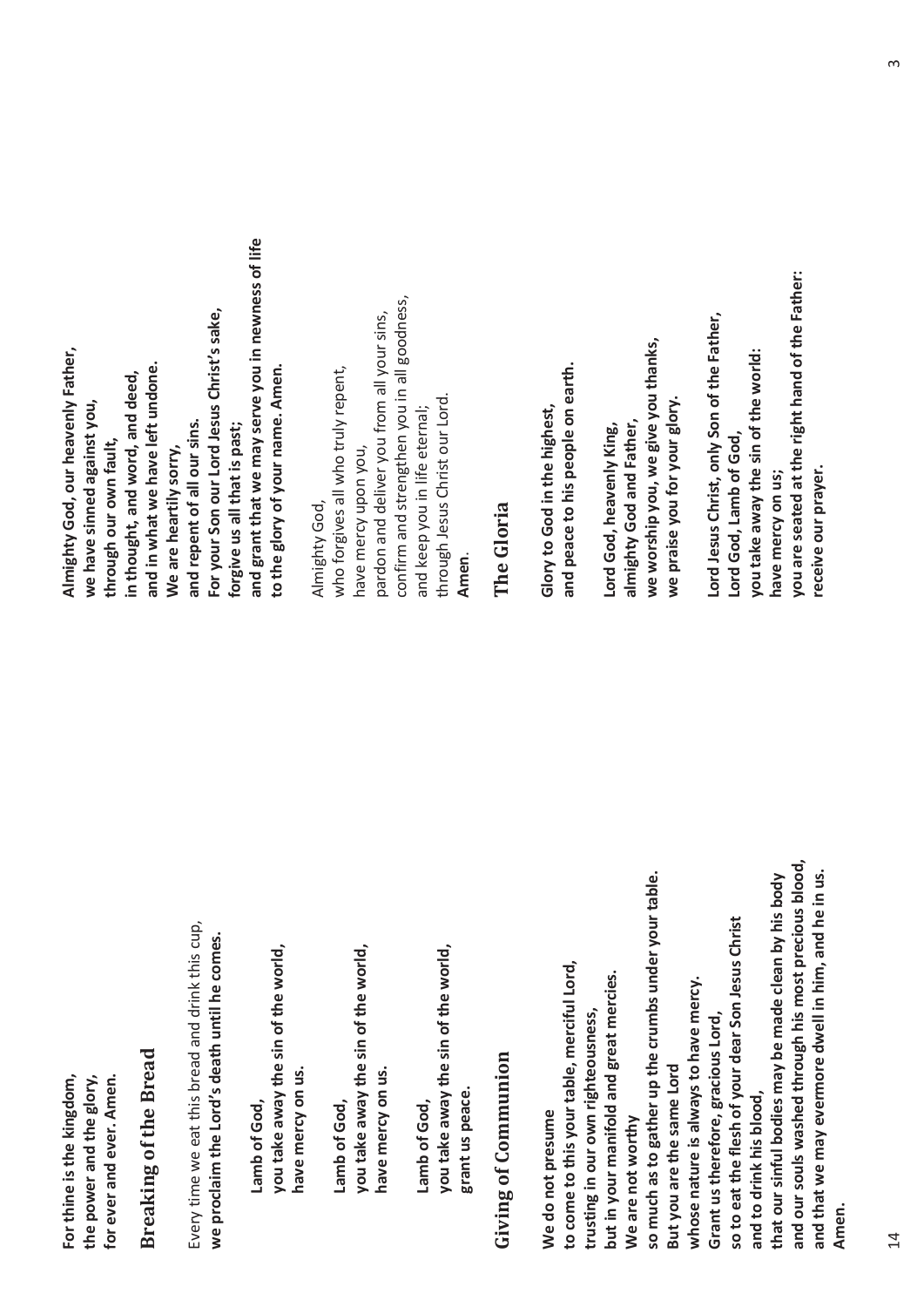**you alone are the Most High, Jesus Christ,**  you alone are the Most High, Jesus Christ, in the glory of God the Father. Amen. **in the glory of God the Father. Amen For you alone are the Holy One,**  For you alone are the Holy One, **you alone are the Lord,**  you alone are the Lord, with the Holy Spirit, **with the Holy Spirit,** 

# **The Collect for the Fourth Sunday after Trinity**  The Collect for the Fourth Sunday after Trinity

without whom nothing is strong, nothing is holy: without whom nothing is strong, nothing is holy: O God, the protector of all who trust in you, O God, the protector of all who trust in you, that we lose not our hold on things eternal; that we lose not our hold on things eternal; increase and multiply upon us your mercy; increase and multiply upon us your mercy; we may so pass through things temporal we may so pass through things temporal that with you as our ruler and guide that with you as our ruler and guide one God, now and for ever. **Amen**. one God, now and for ever. Amen. who is alive and reigns with you, who is alive and reigns with you, for our Lord Jesus Christ's sake, for our Lord Jesus Christ's sake, in the unity of the Holy Spirit, in the unity of the Holy Spirit, grant this, heavenly Father, grant this, heavenly Father,

## **FIRST READING Deuteronomy 30:9-14**  FIRST READING Deuteronomy 30:9-14

A reading from the book of Deuteronomy. A reading from the book of Deuteronomy

hear it and observe it?" Neither is it beyond the sea, that you should hear it and observe it?" Neither is it beyond the sea, that you should commandment that I am commanding you today is not too hard for say, "Who will cross to the other side of the sea for us, and get it for say, "Who will cross to the other side of the sea for us, and get it for us so that we may hear it and observe it?" No, the word is very near us so that we may hear it and observe it?" No, the word is very nearcommandment that I am commanding you today is not too hard for LORD your God by observing his commandments and decrees that LORD your God by observing his commandments and decrees that you, nor is it too far away. It is not in heaven, that you should say, Moses spoke to the people, saying, The LORD your God will make of your body, in the fruit of your livestock, and in the fruit of your ou, nor is it too far away. It is not in heaven, that you should say, Moses spoke to the people, saying, The LORD your God will make are written in this book of the law, because you turn to the LORD "Who will go up to heaven for us, and get it for us so that we may "Who will go up to heaven for us, and get it for us so that we may as he delighted in prospering your ancestors, when you obey the are written in this book of the law, because you turn to the LORD of your body, in the fruit of your livestock, and in the fruit of your as he delighted in prospering your ancestors, when you obey the you abundantly prosperous in all your undertakings, in the fruit you abundantly prosperous in all your undertakings, in the fruit soil. For the LORD will again take delight in prospering you, just soil. For the LORD will again take delight in prospering you, just your God with all your heart and with all your soul. Surely, this your God with all your heart and with all your soul. Surely, this

Great is the mystery of faith: Great is the mystery of faith: **Christ will come again.**  Christ will come again. **Christ has died:**  Christ has died: **Christ is risen:**  Christ is risen:

Accept through him, our great high priest, Accept through him, our great high priest, and as we eat and drink these holy gifts and as we eat and drink these holy gifts in the presence of your divine majesty, n the presence of your divine majesty, this our sacrifice of thanks and praise, this our sacrifice of thanks and praise, and unite us in the body of your Son, and unite us in the body of your Son, nspire us with your love inspire us with your love renew us by your Spirit, enew us by your Spirit, Jesus Christ our Lord. lesus Christ our Lord.

with all who stand before you in earth and heaven, with all who stand before you in earth and heaven, Through him, and with him, and in him, Through him, and with him, and in him, we worship you, Father almighty, we worship you, Father almighty, in songs of everlasting praise: n the unity of the Holy Spirit, in the unity of the Holy Spirit, n songs of everlasting praise:

**Blessing and honour and glory and power**  Blessing and honour and glory and power **be yours for ever and ever. Amen.**  be yours for ever and ever. Amen.

**The Lord's Prayer**  The Lord's Prayer

et us pray with confidence as our Saviour has taught us Let us pray with confidence as our Saviour has taught us

**as we forgive those who trespass against us.**  as we forgive those who trespass against us. **And lead us not into temptation; Give us this day our daily bread.**  And lead us not into temptation; Give us this day our daily bread. **Our Father, who art in heaven,**  Our Father, who art in heaven, **And forgive us our trespasses,**  And forgive us our trespasses, **on earth as it is in heaven.**  on earth as it is in heaven. **but deliver us from evil. hallowed be thy name;**  out deliver us from evil. hallowed be thy name; **thy kingdom come;**  thy kingdom come; **thy will be done;**  thy will be done;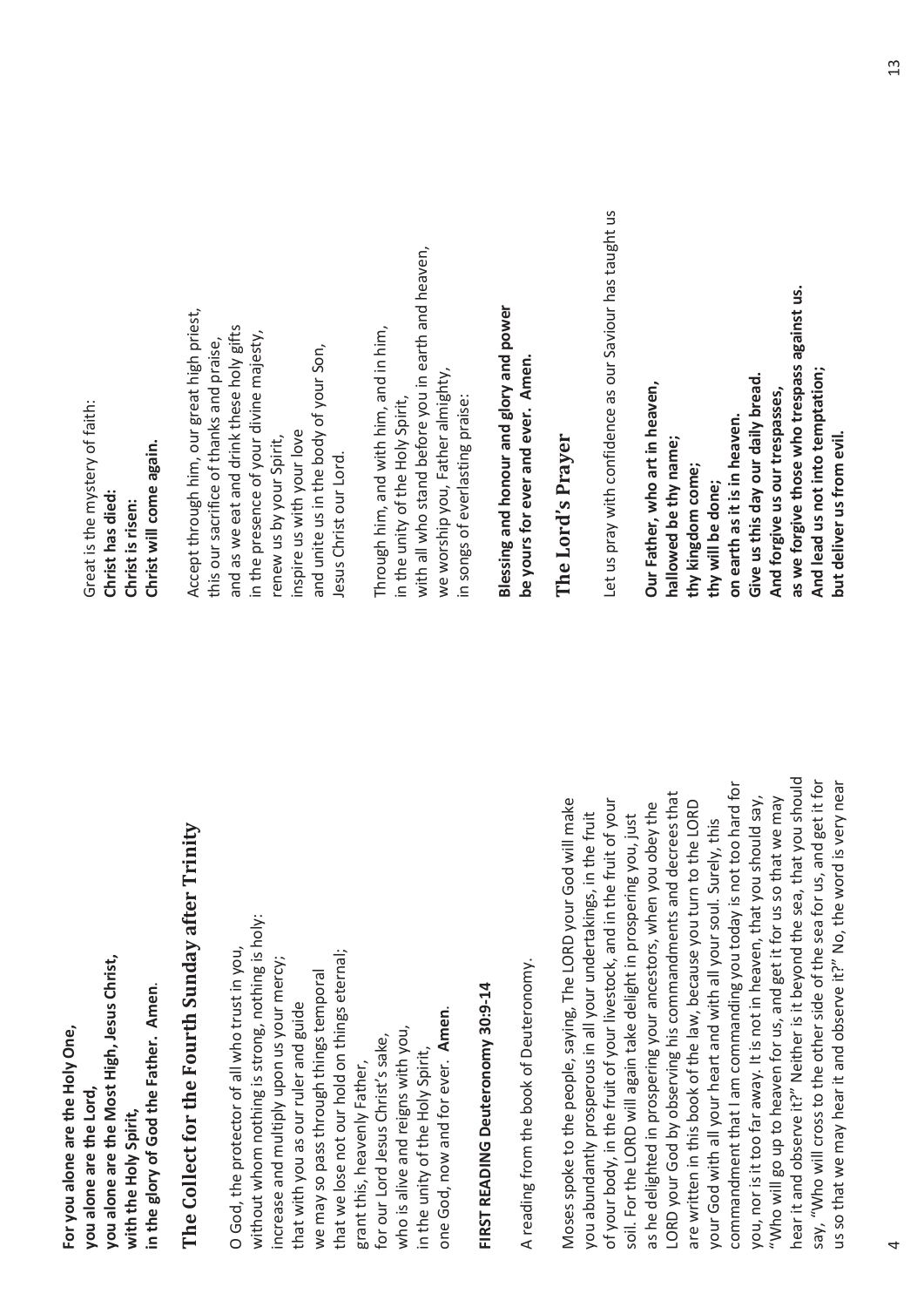| Holy, holy, holy Lord,                                                                                                                                                                                                                                           | to you; it is in your mouth and in your heart for you to observe.                                                                                                                                                                                |
|------------------------------------------------------------------------------------------------------------------------------------------------------------------------------------------------------------------------------------------------------------------|--------------------------------------------------------------------------------------------------------------------------------------------------------------------------------------------------------------------------------------------------|
| God of power and might,                                                                                                                                                                                                                                          |                                                                                                                                                                                                                                                  |
| heaven and earth are full of your glory.<br>Hosanna in the highest.                                                                                                                                                                                              | PSALM Psalm 25:1-10                                                                                                                                                                                                                              |
| Blessed is he who comes in the name of the Lord.<br>Hosanna in the highest.                                                                                                                                                                                      | R Show me your ways, O Lord, and teach me your paths.                                                                                                                                                                                            |
| and as we follow his example and obey his command,<br>grant that by the power of your Holy Spirit<br>through your Son our Saviour Jesus Christ,<br>may be to us his body and his blood;<br>Accept our praises, heavenly Father,<br>these gifts of bread and wine | let the treacherous be disappointed in their schemes. R<br>Let none who look to you be put to shame;<br>nor let my enemies triumph over me.<br>To you, O Lord, I lift up my soul;<br>my God, I put my trust in you;<br>let me not be humiliated, |
| Take, eat; this is my body which is given for you;<br>he broke it and gave it to his disciples, saying:<br>who, in the same night that he was betrayed,<br>took bread and gave you thanks;<br>do this in remembrance of me.                                      | ∝<br>in you have I trusted all the day long.<br>Lead me in your truth and teach me,<br>for you are the God of my salvation;<br>Show me your ways, O Lord,<br>and teach me your paths.                                                            |
| which is shed for you and for many for the<br>he took the cup and gave you thanks;<br>this is my blood of the new covenant,<br>In the same way, after supper<br>he gave it to them, saying:<br>Drink this, all of you;                                           | Remember, O Lord, your compassion and love,<br>and for the sake of your goodness, O Lord. R<br>remember me according to your love<br>Remember not the sins of my youth<br>for they are from everlasting.<br>and my transgressions;               |
| Do this, as often as you drink it,<br>in remembrance of me.<br>forgiveness of sins.                                                                                                                                                                              | therefore he teaches sinners in his way.<br>He guides the humble in doing right<br>Gracious and upright is the Lord;                                                                                                                             |
| we proclaim his mighty resurrection and glorious<br>we remember his offering of himself<br>made once for all upon the cross;<br>Therefore, heavenly Father,<br>ascension;                                                                                        | For your name's sake, O Lord, forgive my sin, for it is great. R<br>to those who keep his covenant and his testimonies.<br>All the paths of the Lord are love and faithfulness<br>and teaches his way to the lowly. R                            |
| we make the memorial of Christ your Son our Lord.<br>we look for the coming of your kingdom,<br>and with this bread and this cup                                                                                                                                 | A reading from the letter of Paul to the Colossians.<br>SECOND READING Colossians 1:1-14                                                                                                                                                         |

 $\overline{5}$ 

12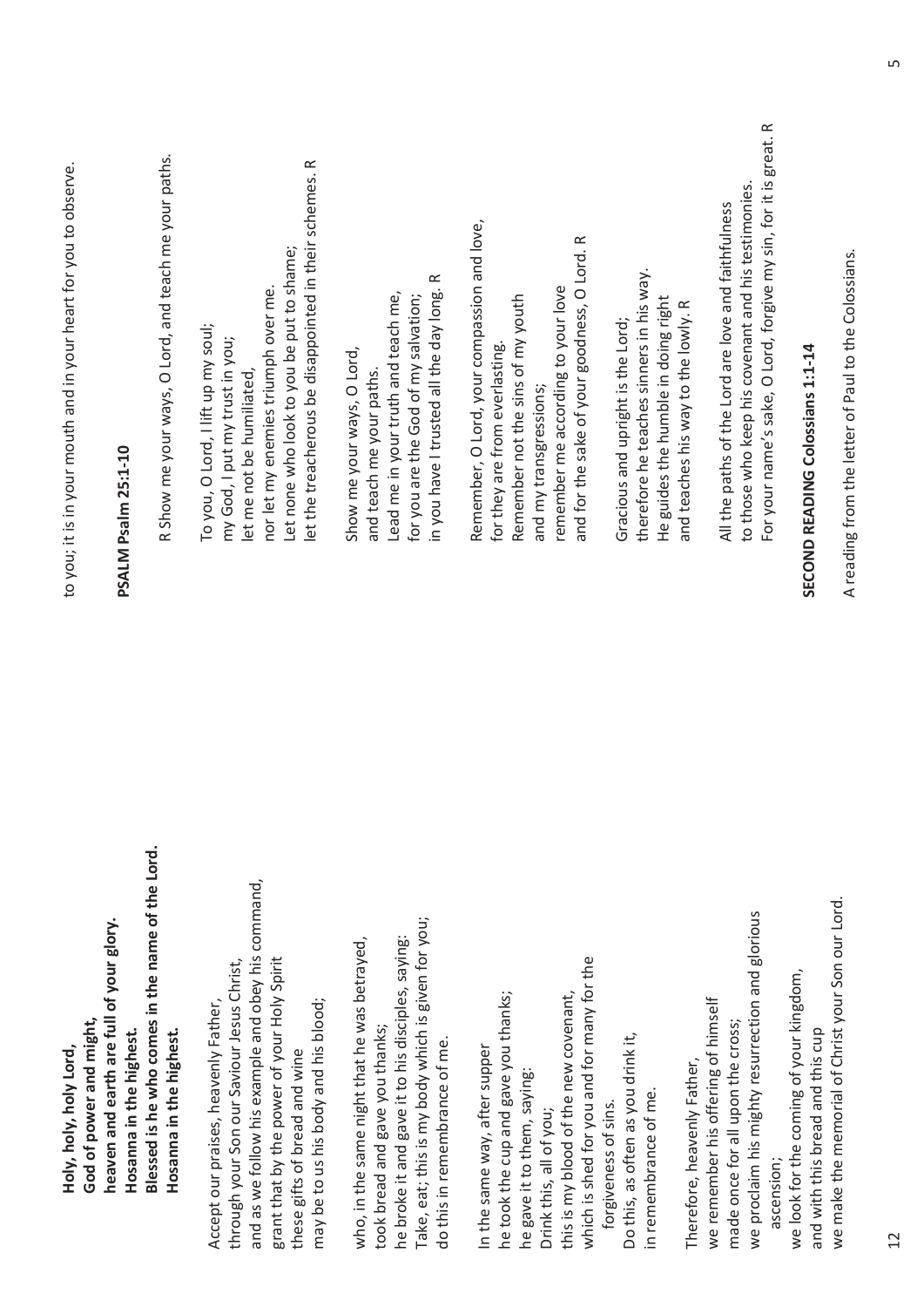in the whole world, so it has been bearing fruit among yourselves from you learned from Epaphras, our beloved fellow-servant. He is a faithful of God. May you be made strong with all the strength that comes from in the whole world, so it has been bearing fruit among yourselves from of God. May you be made strong with all the strength that comes from the gospel that has come to you. Just as it is bearing fruit and growing you learned from Epaphras, our beloved fellow-servant. He is a faithful the gospel that has come to you. Just as it is bearing fruit and growing that you have for all the saints, because of the hope laid up for you in that you have for all the saints, because of the hope laid up for you in not ceased praying for you and asking that you may be filled with the knowledge of God's will in all spiritual wisdom and understanding, so heaven. You have heard of this hope before in the word of the truth, neaven. You have heard of this hope before in the word of the truth, minister of Christ on your behalf, and he has made known to us your not ceased praying for you and asking that you may be filled with the knowledge of God's will in all spiritual wisdom and understanding, so Christ, for we have heard of your faith in Christ Jesus and of the love Christ, for we have heard of your faith in Christ Jesus and of the love the day you heard it and truly comprehended the grace of God. This love in the Spirit. For this reason, since the day we heard it, we have you bear fruit in every good work and as you grow in the knowledge you bear fruit in every good work and as you grow in the knowledge the day you heard it and truly comprehended the grace of God. This minister of Christ on your behalf, and he has made known to us your ove in the Spirit. For this reason, since the day we heard it, we have enabled you to share in the inheritance of the saints in the light. He enabled you to share in the inheritance of the saints in the light. He his glorious power, and may you be prepared to endure everything the kingdom of his beloved Son, in whom we have redemption, the our brother, To the saints and faithful brothers and sisters in Christ our brother, To the saints and faithful brothers and sisters in Christ that you may lead lives worthy of the Lord, fully pleasing to him, as that you may lead lives worthy of the Lord, fully pleasing to him, as his glorious power, and may you be prepared to endure everything the kingdom of his beloved Son, in whom we have redemption, the has rescued us from the power of darkness and transferred us into has rescued us from the power of darkness and transferred us into prayers for you we always thank God, the Father of our Lord Jesus prayers for you we always thank God, the Father of our Lord Jesus with patience, while joyfully giving thanks to the Father, who has with patience, while joyfully giving thanks to the Father, who has in Colossae: Grace to you and peace from God our Father. In our n Colossae: Grace to you and peace from God our Father. In our Paul, an apostle of Christ Jesus by the will of God, and Timothy Paul, an apostle of Christ Jesus by the will of God, and forgiveness of sins. orgiveness of sins.

This is the word of the Lord. This is the word of the Lord. **Thanks be to God.**  Thanks be to God.

# **2nd Hymn AMNS 525 When Christ was lifted**  2<sup>nd</sup> Hymn AMNS 525 When Christ was lifted

1. When Christ was lifted from the earth 1. When Christ was lifted from the earth his hands out-stretched above his hands out-stretched above\_ to every culture, every birth, to every culture, every birth, to draw an answering love. to draw an answering love.

2. Still east and west his love extends, 2. Still east and west his love extends, and always, near or far, and always, near or far,

**His Spirit is with us.**  His Spirit is with us. The Lord is here. The Lord is here.

**We lift them to the Lord.**  We lift them to the Lord. Lift up your hearts. Lift up your hearts.

Let us give thanks to the Lord our God. et us give thanks to the Lord our God. **It is right to give thanks and praise.**  It is right to give thanks and praise.

through Jesus Christ your Son our Lord. through Jesus Christ your Son our Lord. to give you thanks and praise, to give you thanks and praise, at all times and in all places at all times and in all places holy Father, heavenly King, noly Father, heavenly King, almighty and eternal God, it is our duty and our joy, almighty and eternal God, t is our duty and our joy, It is indeed right, It is indeed right,

through him you have created all things through him you have created all things and formed us in your own image. and formed us in your own image. For he is your living Word; For he is your living Word; from the beginning, from the beginning,

Through him you have freed us from the slavery of sin, Through him you have freed us from the slavery of sin, and exalted him to your right hand on high. and exalted him to your right hand on high. giving him to be born of a woman giving him to be born of a woman you raised him from the dead you raised him from the dead and to die upon the cross; and to die upon the cross;

and made us a people for your own possession. and made us a people for your own possession. Through him you have sent upon us Through him you have sent upon us your holy and life-giving Spirit, your holy and life-giving Spirit,

we proclaim your great and glorious name, we proclaim your great and glorious name, Therefore with angels and archangels, Therefore with angels and archangels, and with all the company of heaven, and with all the company of heaven, for ever praising you and singing: for ever praising you and singing: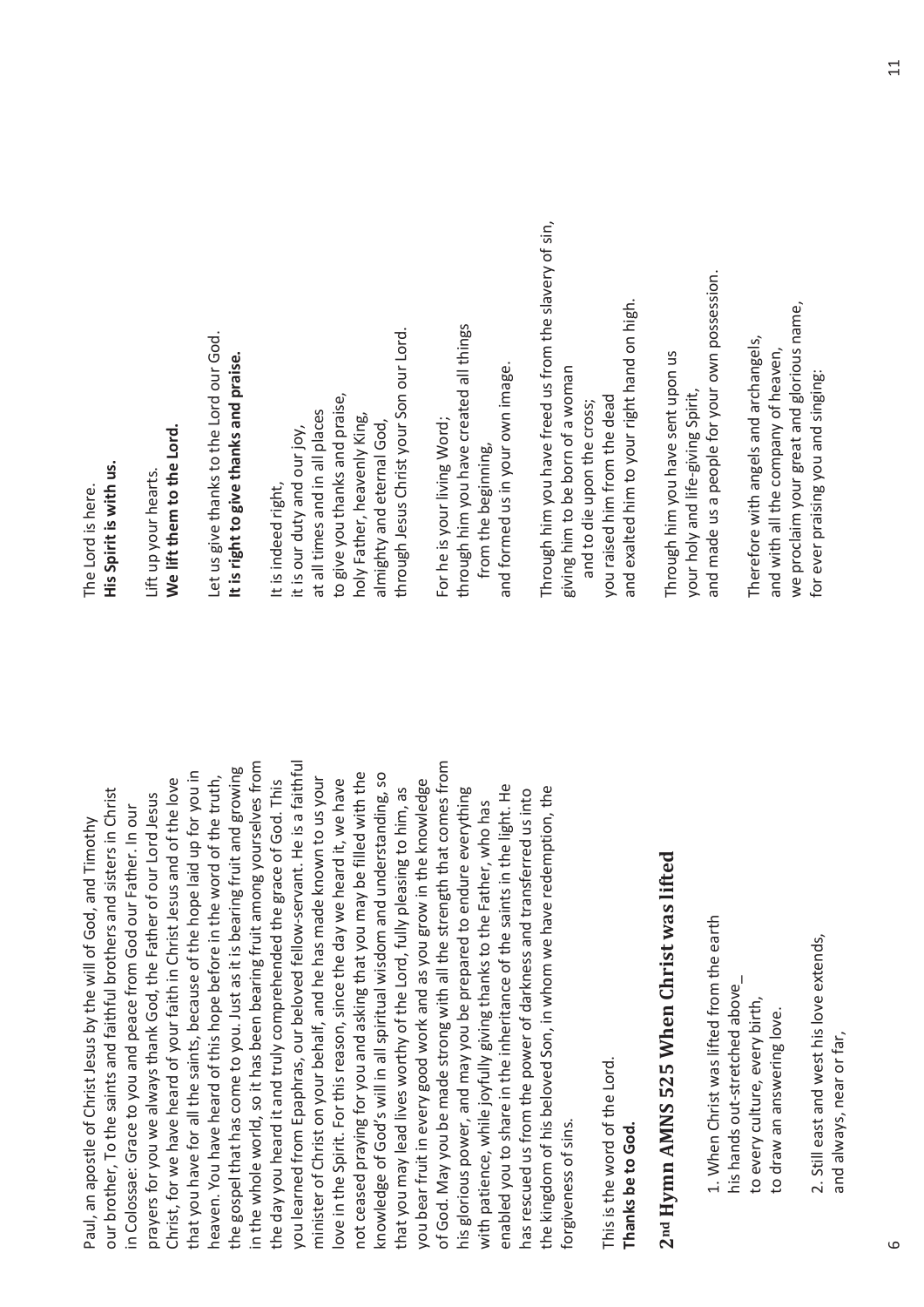It soothes his sorrows, heals his wounds, It soothes his sorrows, heals his wounds, and drives away his fear. and drives away his fear. n a believer's ear! in a believer's ear!

2. It makes the wounded spirit whole, 2. It makes the wounded spirit whole, and calms the troubled breast; and calms the troubled breast; 'tis manna to the hungry soul, tis manna to the hungry soul, and to the weary rest. and to the weary rest.

3. Dear name! the rock on which I build, 3. Dear name! the rock on which I build, with boundless stores of grace. my never-failing treasury filled with boundless stores of grace. my never-failing treasury filled my shield and hiding-place, my shield and hiding-place,

4. Jesus! my Shepherd, Brother, Friend, 4. Jesus! my Shepherd, Brother, Friend, my Lord, my Life, my Way, my End, my Lord, my Life, my Way, my End, my Prophet, Priest, and King, my Prophet, Priest, and King, accept the praise I bring. accept the praise I bring.

5. Weak is the effort of my heart, 5. Weak is the effort of my heart, but when I see thee as thou art, but when I see thee as thou art, and cold my warmest thought; and cold my warmest thought; I'll praise thee as I ought. I'll praise thee as I ought.

6. Till then I would thy love proclaim 6. Till then I would thy love proclaim and may the music of thy name and may the music of thy name with every fleeting breath; with every fleeting breath; refresh my soul in death. refresh my soul in death.

soon be gathered together from the corners of the earth soon be gathered together from the corners of the earth are now reunited on this table in bread and wine, are now reunited on this table in bread and wine, and the grapes once dispersed on the hillside and the grapes once dispersed on the hillside As the grain once scattered in the fields As the grain once scattered in the fields so, Lord, may your whole Church so, Lord, may your whole Church into your kingdom. into your kingdom. **Amen.** 

### **The Eucharistic Prayer** The Eucharistic Prayer

he calls and claims us as his friends he calls and claims us as his friends and loves us as we are. and loves us as we are.

3. Thus freely loved, though fully known, 3. Thus freely loved, though fully known, to welcome and accept his own to welcome and accept his own as Christ accepted me. may I in Christ be free as Christ accepted me. may I in Christ be free

## **Gospel Reading – Luke 10:25-37**  Gospel Reading - Luke 10:25-37

but by every word that comes from the mouth of God. but by every word that comes from the mouth of God. We do not live by bread alone, We do not live by bread alone, Alleluia, alleluia. Alleluia, alleluia. **Alleluia**.

Hear the Gospel of our Lord Jesus Christ according to Luke. Hear the Gospel of our Lord Jesus Christ according to Luke. **Glory to you, O Lord.**  Glory to you, O Lord

strength, and with all your mind; and your neighbour as yourself." And went to him and bandaged his wounds, having poured oil and wine on saw him, passed by on the other side. But a Samaritan while travelling strength, and with all your mind; and your neighbour as yourself." And saw him, passed by on the other side. But a Samaritan while travelling went to him and bandaged his wounds, having poured oil and wine on them. Then he put him on his own animal, brought him to an inn, and ne said to him, "You have given the right answer; do this, and you will them. Then he put him on his own animal, brought him to an inn, and he said to him, "You have given the right answer; do this, and you will to Jericho, and fell into the hands of robbers, who stripped him, beat took care of him. The next day he took out two denarii, gave them to your God with all your heart, and with all your soul, and with all your cook care of him. The next day he took out two denarii, gave them to you think, was a neighbour to the man who fell into the hands of the you think, was a neighbour to the man who fell into the hands of the your God with all your heart, and with all your soul, and with all your to Jericho, and fell into the hands of robbers, who stripped him, beat will repay you whatever more you spend.' Which of these three, do I will repay you whatever more you spend.' Which of these three, do A lawyer stood up to test Jesus. "Teacher," he said, "what must I do live." But wanting to justify himself, he asked Jesus, "And who is my him, and went away, leaving him half dead. Now by chance a priest A lawyer stood up to test Jesus. "Teacher," he said, "what must I do live." But wanting to justify himself, he asked Jesus, "And who is my neighbour?" Jesus replied, "A man was going down from Jerusalem nim, and went away, leaving him half dead. Now by chance a priest the other side. So likewise a Levite, when he came to the place and came near him; and when he saw him, he was moved with pity. He came near him; and when he saw him, he was moved with pity. He to inherit eternal life?" He said to him, "What is written in the law? the other side. So likewise a Levite, when he came to the place and to inherit eternal life?" He said to him, "What is written in the law? neighbour?" Jesus replied, "A man was going down from Jerusalem was going down that road; and when he saw him, he passed by on was going down that road; and when he saw him, he passed by on the innkeeper, and said, 'Take care of him; and when I come back, the innkeeper, and said, 'Take care of him; and when I come back, What do you read there?" He answered, "You shall love the Lord What do you read there?" He answered, "You shall love the Lord